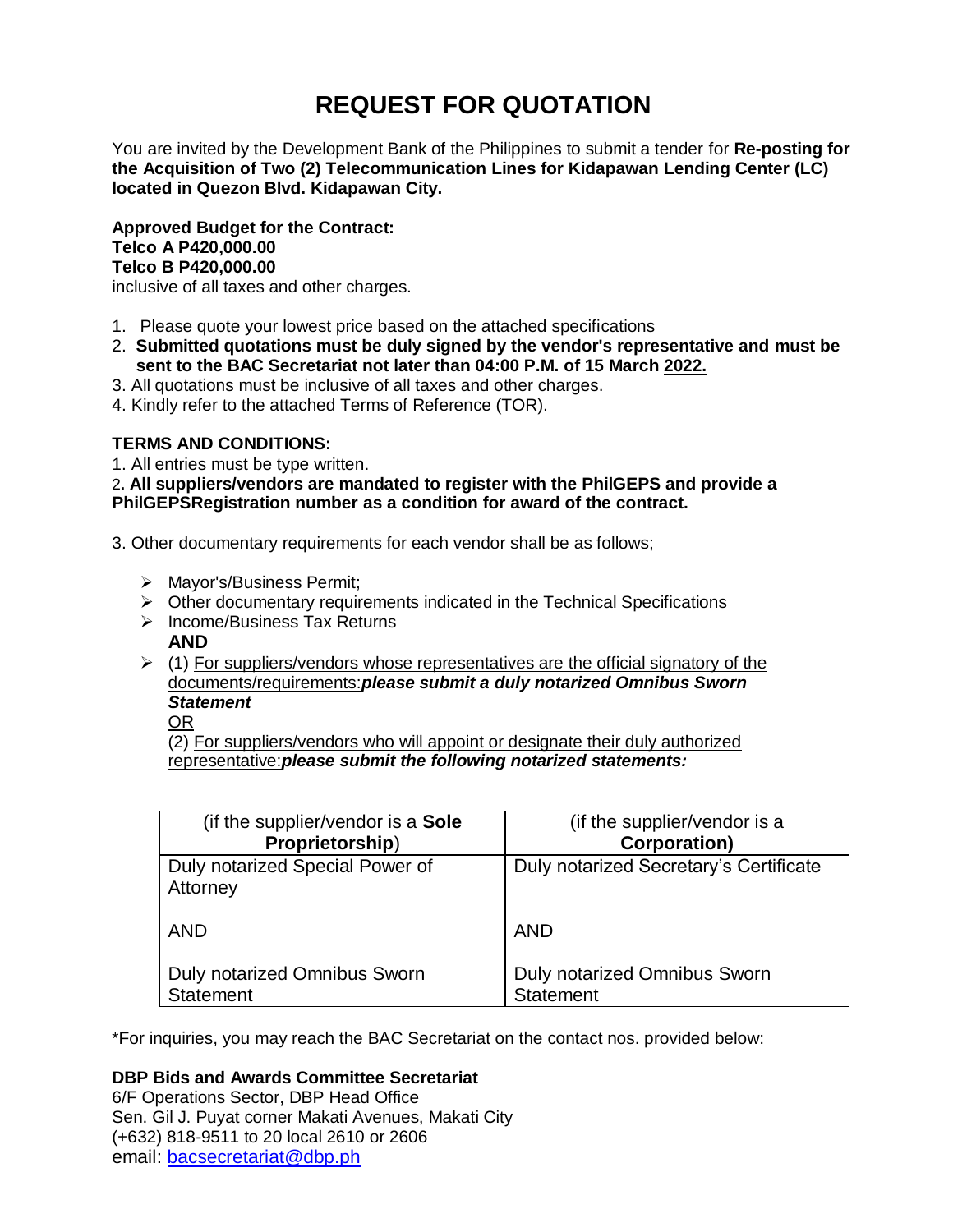#### **Annex A**

## ACQUISITION OF NEW, ADDITIONAL AND/OR REPLACEMENT TELECOMMUNICATION LINE/CONNECTIVITY SERVICE FOR THE DEVELOPMENT BANK OF THE PHILIPPINES (DBP)-KIDAPAWAN LENDING CENTER

## APPROVED BUDGET FOR THE CONTRACT: Telco A: Php 420,000 Telco B: Php 420,000

### **TECHNICAL SPECIFICATIONS**

#### A. BACKGROUND

with a communications

The telecommunication connectivity service (line) is for the connection of DBP online systems, services and facilities in any of the following DBP remote sites:

A.1. Branch Office, including:

A.1.a. Lending Center A.1.b. Cash Center A.1.c. Branch-Lite Unit

A.2. Automated Teller Machine (ATM)

## **B. OBJECTIVE**

To acquire stable, reliable and secure telecommunication connectivity/line service to link DBP remote sites to the Head Office from an authorized and qualified telecommunication service provider (Telco).

## C. COVERAGE OF THE CONTRACT

The contract will be for a one (1) year period starting from date of acceptance of service with the option for automatic renewal.

#### D. MINIMUM SPECIFICATIONS

- D.1. Connectivity/Line Service Availability
	- > The minimum availability of service is 99.6%.
- D.2. Connectivity/Line Specifications
- D.2.a. Branch Office М
	- D.2.a.i. Wired MPLS/VPN, Radio Last Mile or VSAT connection with minimum of 2 Mbps bandwidth
	- D.2.a.ii. Must be Ku Band or C Band for the VSAT
	- D.2.a.iii. Inclusive network equipment, such as router and or router/modem, must not be on End-of-Life/End-of-Support status within the contract period
	- D.2.a.iv. Router must support GRE/mGRE tunneling and IP Security (ex. dynamic VPN) and SNMP
	- D.2.a.v. DBP shall have the full access of the router
	- D.2.a.vi. Provide near real time and historical link monitoring
- D.2.b. ATM Wired п
	- D.2.b.i. VPN connection at least 128 Kbps via MPLS
	- D.2.b.ii. Inclusive network equipment, such as router and or router/modem, must not be on End-of-Life/End-of-Support status within the contract period
	- D.2.b.iii. Support GRE tunneling and SNMP

Page 1 of 4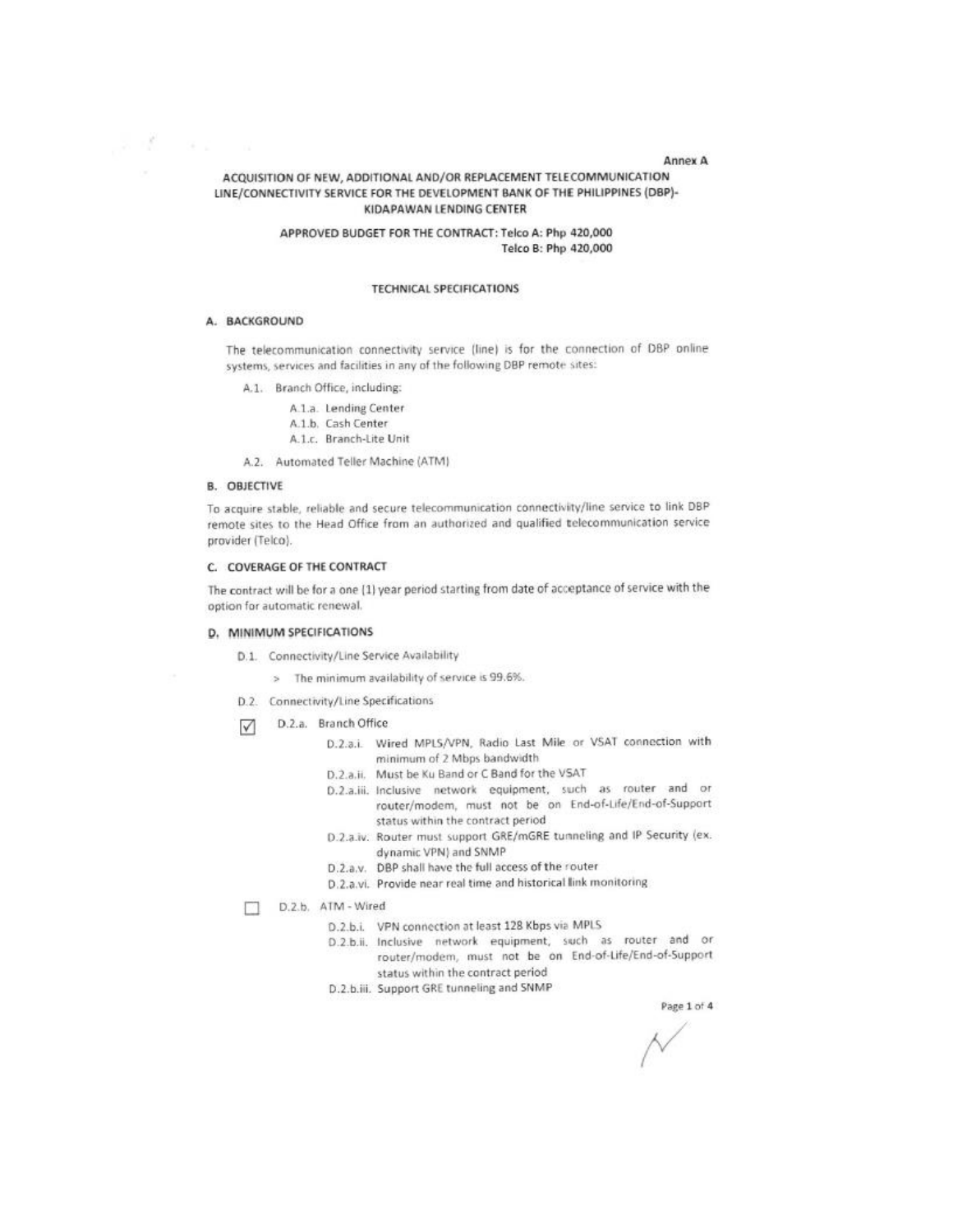D.2.b.iv. Provide near real time and historical link monitoring

 $\n **D.2.c.**$   $ATM - Wireless$ 

- D.2.c.i. Provide data transmission function by public GPRS/ GSM network or higher
- D.2.a.vii. Inclusive network equipment, such as router and or router/modem, must not be on End-of-Life/End-of-Support status within the contract period
- D.2.c.ii. Support GRE Tunneling and SNMP
- D.2.c.iii. Provide GUI access for local and remote management
- D.2.c.iv. Operate at -30~+75°C temperature
- D.2.c.v. Has LED status indication
- D.2.c.vi. Support RJ45 console port
- D.2.c.vii. Include: 1 power cord, 2 antennas, 1 console cable, 1 set documentation
- D.2.c.viii. Provide near real time and historical link monitoring.
- D.2.c.ix. Meet the average latency requirement of not greater than 200ms measured using the Ping utility or any similar mobile applications
- D.2.c.x. Meet signal requirement of not less than 2 bars measured using mobile or similar devices capable of said measurement
- D.2.c.xi. DBP shall have full access to the Modem/Router
- D.3. Support Services and Incident Management
	- D.3.a. The Telco shall provide 24 x 7 onsite, telephone and email support. For every service unavailability/downtime reported, the response time shall be within thirty (30) minutes.
	- D.3.b. Upon the occurrence of service unavailability/downtime, the Telco shall:
		- D.3.b.i. Conduct problem isolation/resolution and link restoration activities
		- D.3.b.ii. Notification via electronic mail (E-mail) and telephone within one (1) hour of the occurrence
		- D.3.b.iii. Minimum of twice a day status report to DBP via E-Mail
		- D.3.b.iv. Estimated time of arrival (ETA) if onsite activities required
		- D.3.b.v. Estimated time of resolution (ETR)
		- D.3.b.vi. Root cause
		- D.3.b.vii. Comply with DBP policies on security and confidentiality during support services.
	- D.3.c. The Telco shall submit an incident report stating the reason/s for the outage and detailing the steps undertaken to resolve a particular problem upon DBP's request.
- D.4. Service Performance Review
	- > The Telco shall conduct a performance review session at least once every quarter of a year

## E. TELECOMMUNICATION CONNECTIVITY/LINE REQUIREMENT CLASSIFICATION

The primary objective of the following provisions is to have multiple Telcos per site, providing service redundancy, high availability and avoiding single point of failure.

E.1. New Telecommunication Line Requirement

Page 2 of 4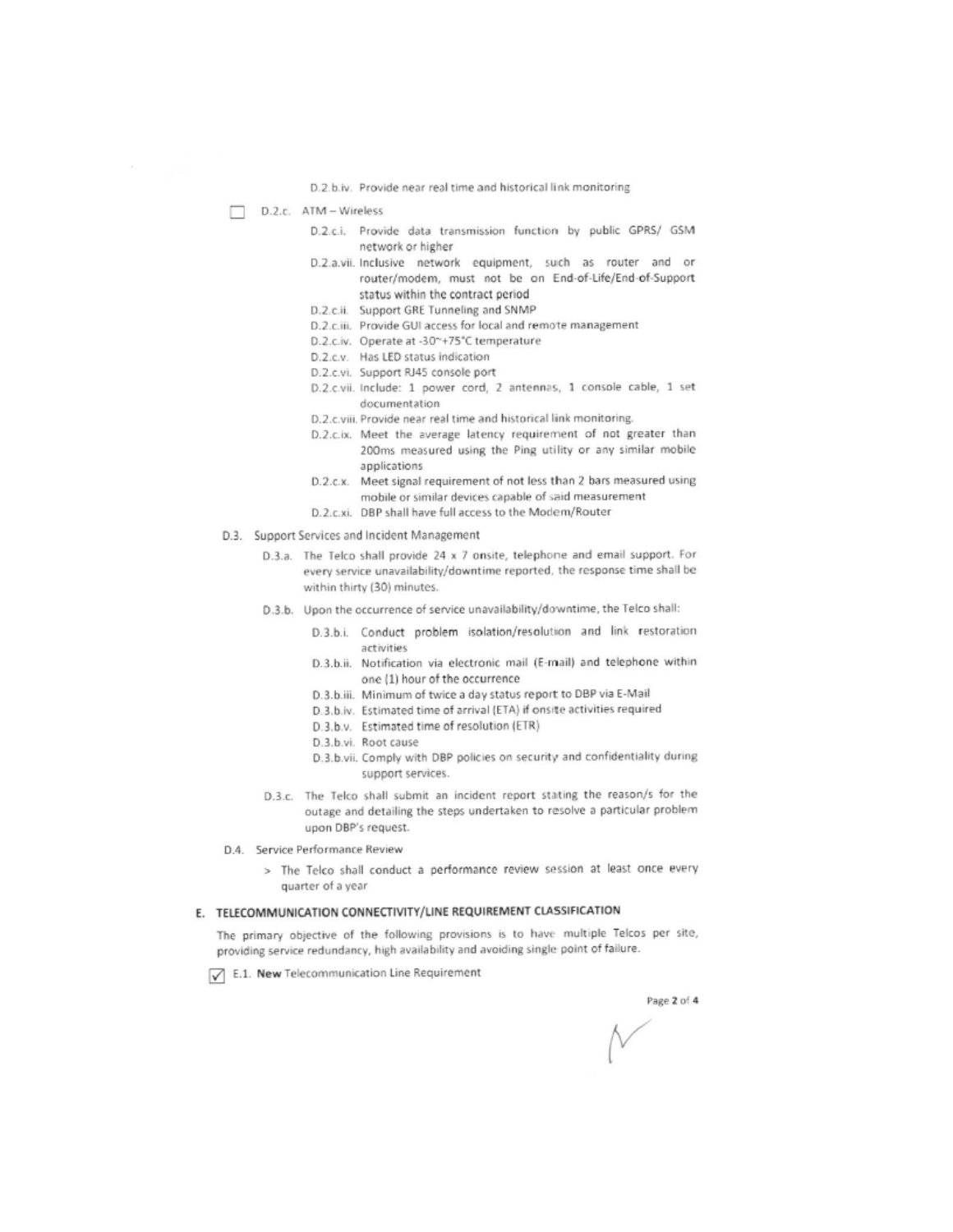- E.1.a. Covered Sites
	- > New remotes sites
- E.1.b. Telco Selection Criteria
	- > Telecommunication Line for Branch Office
		- E.1.b.i. Two (2) different Telcos (Telco A and Telco B) shall be selected
		- E.1.b.ii. Telco A is the lowest (winning) provider
		- E.1.b.iii. Telco B is the second lowest provider
	- Telecommunication Line for Additional ATM Facility of a Branch b. Office
		- E.1.b.iv. The Telco must be different from the one which has the majority or most of the telecommunication connectivity services provided for the ATM/s of that Branch Office
- E.2. Additional Telecommunication Line Requirement
	- E.2.a. Covered Sites
		- > For existing sites with existing telecommunication line/s
	- E.2.b. Telco Exception
		- > The Telco/s of the existing line/s servicing the site shall not be invited and will not be allowed to participate
- E.3. Replacement Telecommunication Line Requirement
	- E.3.a. Covered Sites
		- > For existing sites with existing telecommunication line/s
	- E.3.b. Telco Exception
		- E.3.b.i. For Telco Redundancy Replacement
			- > The Telco of the existing line/s servicing the site including the one to be replaced shall not be invited and will not be allowed to participate
		- E.3.b.ii. Replacement for the Purpose of Telecommunication line Capacity (Bandwidth) Upgrade
			- > The Telco of the other existing line/s servicing the site (i.e., other than the one to be replaced) shall not be invited and will not be allowed to participate
		- E.3.b.iii. For Wireless to Wired Facility Replacement
			- > The Telco of the other existing line/s servicing the site (i.e., other than the one to be replaced) shall not be invited and will not be allowed to participate

#### F. DISCONTINUANCE OF SERVICE

DBP can opt to discontinue the service within the contract period without pre-termination tee/s, if the Telco provider fails to meet the required minimum availability of service, specified in item D.1, for three (3) consecutive months (3-strike rule)

#### G. PAYMENT

The payment shall be in a monthly basis every after the service acceptance.

Page 3 of 4